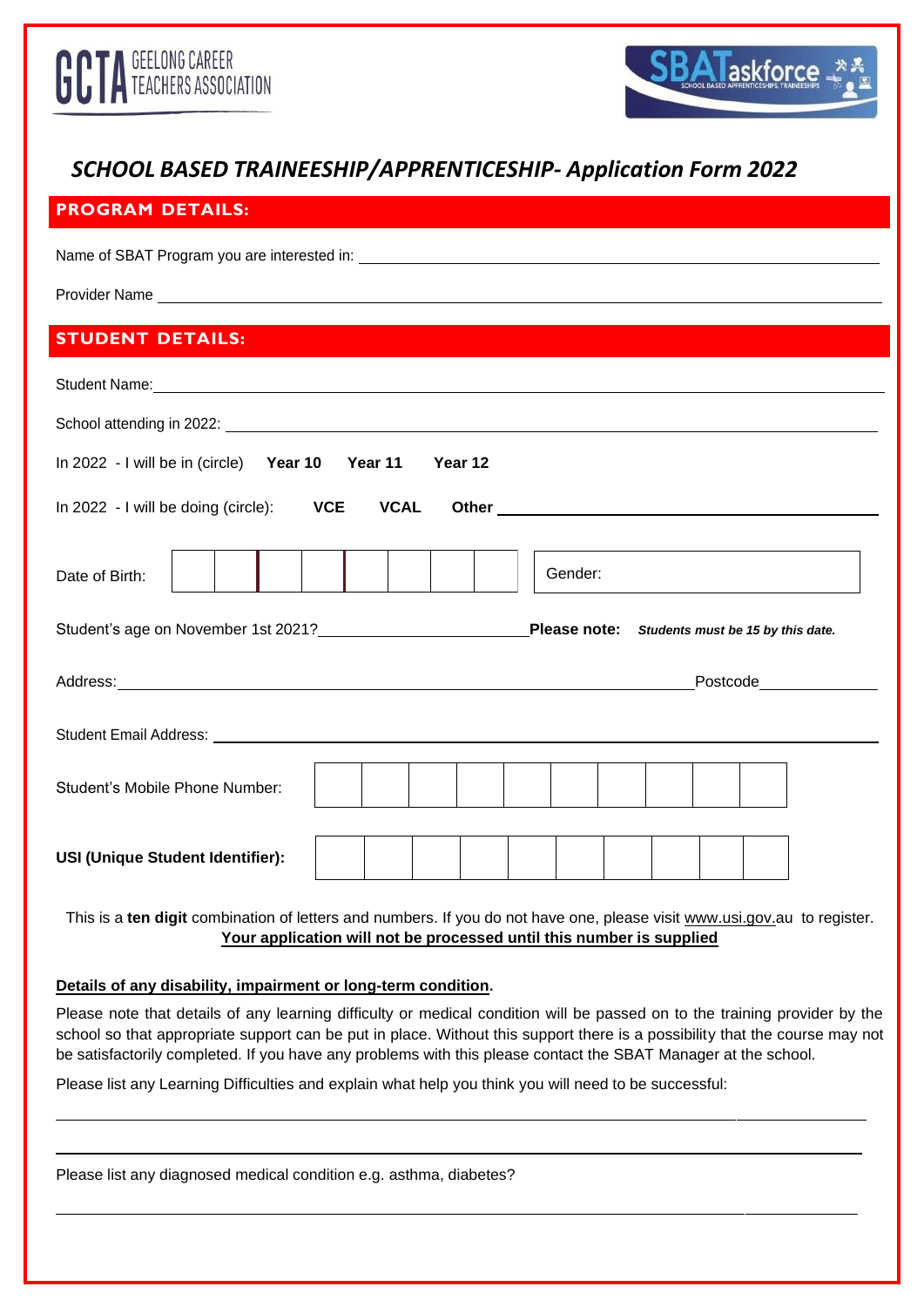| Are you of Aboriginal or Torres Strait Islander origin?                                                        | No<br>Yes                                                                                                                                                                                                                                                                                                                                                                                                                                                                                                                                                                                                                                                                                                                                                                                                                                                                                        |
|----------------------------------------------------------------------------------------------------------------|--------------------------------------------------------------------------------------------------------------------------------------------------------------------------------------------------------------------------------------------------------------------------------------------------------------------------------------------------------------------------------------------------------------------------------------------------------------------------------------------------------------------------------------------------------------------------------------------------------------------------------------------------------------------------------------------------------------------------------------------------------------------------------------------------------------------------------------------------------------------------------------------------|
| What language is spoken at home? The state of the state of the state of the state of the state of the state of |                                                                                                                                                                                                                                                                                                                                                                                                                                                                                                                                                                                                                                                                                                                                                                                                                                                                                                  |
| Status of Citizenship/Residency - tick the correct box (please - complete Visa Details if necessary)           |                                                                                                                                                                                                                                                                                                                                                                                                                                                                                                                                                                                                                                                                                                                                                                                                                                                                                                  |
| Australian Citizen                                                                                             | If Temporary Resident - please provide Visa Details                                                                                                                                                                                                                                                                                                                                                                                                                                                                                                                                                                                                                                                                                                                                                                                                                                              |
| Type:<br><b>Permanent Resident</b>                                                                             |                                                                                                                                                                                                                                                                                                                                                                                                                                                                                                                                                                                                                                                                                                                                                                                                                                                                                                  |
|                                                                                                                | Number: William State State State State State State State State State State State State State State State State State State State State State State State State State State State State State State State State State State St<br><b>Expiry Expirition</b>                                                                                                                                                                                                                                                                                                                                                                                                                                                                                                                                                                                                                                       |
| <b>Temporary Resident</b>                                                                                      |                                                                                                                                                                                                                                                                                                                                                                                                                                                                                                                                                                                                                                                                                                                                                                                                                                                                                                  |
| Have you also applied for a VET course in 2022?                                                                | No<br>Yes                                                                                                                                                                                                                                                                                                                                                                                                                                                                                                                                                                                                                                                                                                                                                                                                                                                                                        |
|                                                                                                                | Within any part time job - have you previously completed, or are you currently completing any Certificate Training?                                                                                                                                                                                                                                                                                                                                                                                                                                                                                                                                                                                                                                                                                                                                                                              |
| Yes *<br>No                                                                                                    |                                                                                                                                                                                                                                                                                                                                                                                                                                                                                                                                                                                                                                                                                                                                                                                                                                                                                                  |
|                                                                                                                |                                                                                                                                                                                                                                                                                                                                                                                                                                                                                                                                                                                                                                                                                                                                                                                                                                                                                                  |
|                                                                                                                |                                                                                                                                                                                                                                                                                                                                                                                                                                                                                                                                                                                                                                                                                                                                                                                                                                                                                                  |
|                                                                                                                |                                                                                                                                                                                                                                                                                                                                                                                                                                                                                                                                                                                                                                                                                                                                                                                                                                                                                                  |
|                                                                                                                |                                                                                                                                                                                                                                                                                                                                                                                                                                                                                                                                                                                                                                                                                                                                                                                                                                                                                                  |
| Have you previously completed any other School Based Apprenticeship or Traineeship?                            |                                                                                                                                                                                                                                                                                                                                                                                                                                                                                                                                                                                                                                                                                                                                                                                                                                                                                                  |
| Yes *<br>No                                                                                                    |                                                                                                                                                                                                                                                                                                                                                                                                                                                                                                                                                                                                                                                                                                                                                                                                                                                                                                  |
|                                                                                                                |                                                                                                                                                                                                                                                                                                                                                                                                                                                                                                                                                                                                                                                                                                                                                                                                                                                                                                  |
| If Yes *: which Certificate?                                                                                   | Year of completion                                                                                                                                                                                                                                                                                                                                                                                                                                                                                                                                                                                                                                                                                                                                                                                                                                                                               |
| <b>STUDENT AGREEMENT:</b>                                                                                      |                                                                                                                                                                                                                                                                                                                                                                                                                                                                                                                                                                                                                                                                                                                                                                                                                                                                                                  |
| placement during the holidays to meet the requirements of the course.<br>am offered support I will accept it.  | Note: Students are expected to complete the full year of the program. They may have to complete work, training and<br>I understand that if I am offered a position I must be committed to the program. I agree to attend all training sessions as<br>timetabled each week, complete the work required and complete any work placement including holiday training and<br>placement as required. I will advise the SBAT Manager of any reason for non-attendance before the weekly training. I will<br>also talk to the SBAT Manager if at any time I feel unsafe or I do not understand what I am expected to do. I also understand that<br>the training organisation and my employer will be informed of any learning difficulty I have at school so that support can<br>be given to me to be successful as well as any medical condition which may affect my performance in the workplace. If I |
|                                                                                                                | Date: <u>Date:</u>                                                                                                                                                                                                                                                                                                                                                                                                                                                                                                                                                                                                                                                                                                                                                                                                                                                                               |
| <b>CAREER GOALS:</b>                                                                                           |                                                                                                                                                                                                                                                                                                                                                                                                                                                                                                                                                                                                                                                                                                                                                                                                                                                                                                  |
|                                                                                                                |                                                                                                                                                                                                                                                                                                                                                                                                                                                                                                                                                                                                                                                                                                                                                                                                                                                                                                  |
| What do you know about this School Based Apprenticeships / Traineeships'?                                      |                                                                                                                                                                                                                                                                                                                                                                                                                                                                                                                                                                                                                                                                                                                                                                                                                                                                                                  |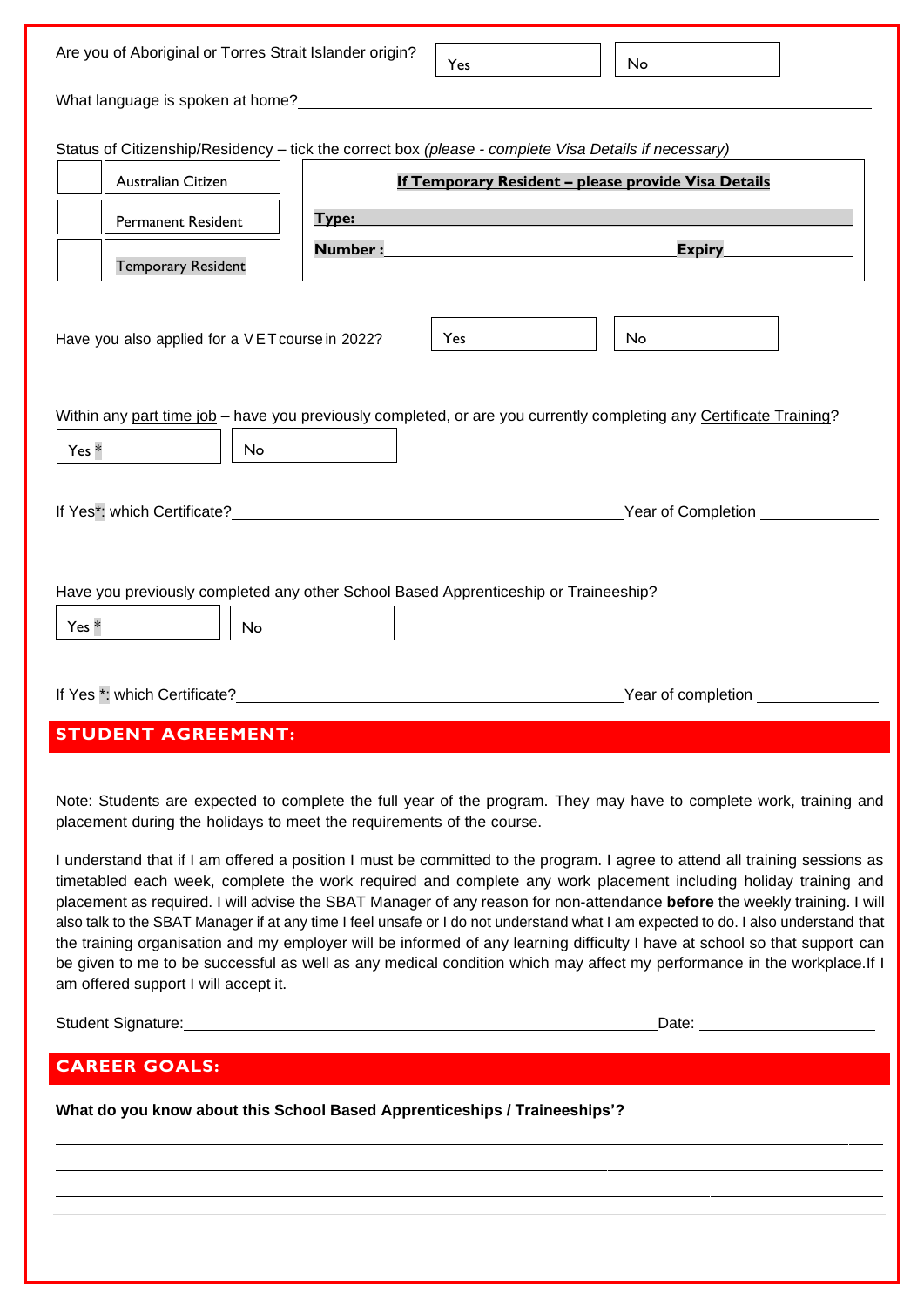**Explain why you believe this SBAT fits in with your Pathways Plan?**

**Detail any experience you may / may not have involving this type of work.**

### **PARENT/CARER DETAILS:**

| Name: __________                          |  |  |  |  |  |           |  |
|-------------------------------------------|--|--|--|--|--|-----------|--|
| Relationship to applicant: ______________ |  |  |  |  |  |           |  |
| Address:                                  |  |  |  |  |  | Post Code |  |
| Parent / Carer Email Address: _________   |  |  |  |  |  |           |  |
| Mobile Phone:                             |  |  |  |  |  |           |  |
| Other Phone:                              |  |  |  |  |  |           |  |

## **Parent/Carer Permission:**

### **Privacy Information:**

All information on this form is true and correct. I, and my son/daughter, understand that the information is provided for the purpose of application, selection and enrolment into School based Traineeship. The information, including details of any learning difficulties and medical conditions, will be provided to the organiser of the course, the Registered Training Organisation and any others involved in the provision of this course at the delivery site. It may also be provided to employers. It is also required for organisation of SBAT bus travel.

I/We consent to this information being provided. Signed (Parent/Carer)

*Another parent signature is also required on the NEXT PAGE*

### **Transport to SBAT classes:**

The schools involved in the provision of VET/SBAT programs currently organise a bus system to transport students to external SBAT providers on Wednesday afternoons. The yearly cost will be confirmed and communicated to schools and parents/carers early in 2022. This payment will need to be paid immediately and is non-refundable. It is expected students board the bus at their home school to travel to the interchange at Matthew Flinders. From Matthew Flinders students travel on another bus that will take them directly to their training venue. This may involve students walking a short distance to where the connecting buses are parked. On arrival students are expected to go straight to the venue ready for classes.

### **Parent/Carer Permission:**

I/We understand that travel to the SBAT training will be unsupervised. Travel will be mainly undertaken by using the VET/SBAT buses but for some students, it will be undertaken in other ways eg. walking, driving, cycling etc. My son/daughter will be trusted with the responsibility to conduct themselves in a manner that keeps themselves safe, displays respect to the general public, bus drivers and other students, as would be expected if a teacher were present. As a parent/carer, I accept responsibility for making suitable arrangements, in consultation with the home school, for my son/daughter to travel to SBAT classes or work placement, and will be responsible for the safe pick up at the end of each session. If there are any issues which occur when travelling my son/daughter understands that they need to speak to the trainer when they arrive at the training venue and contact a parent. I will ensure that the home school is immediately notified.